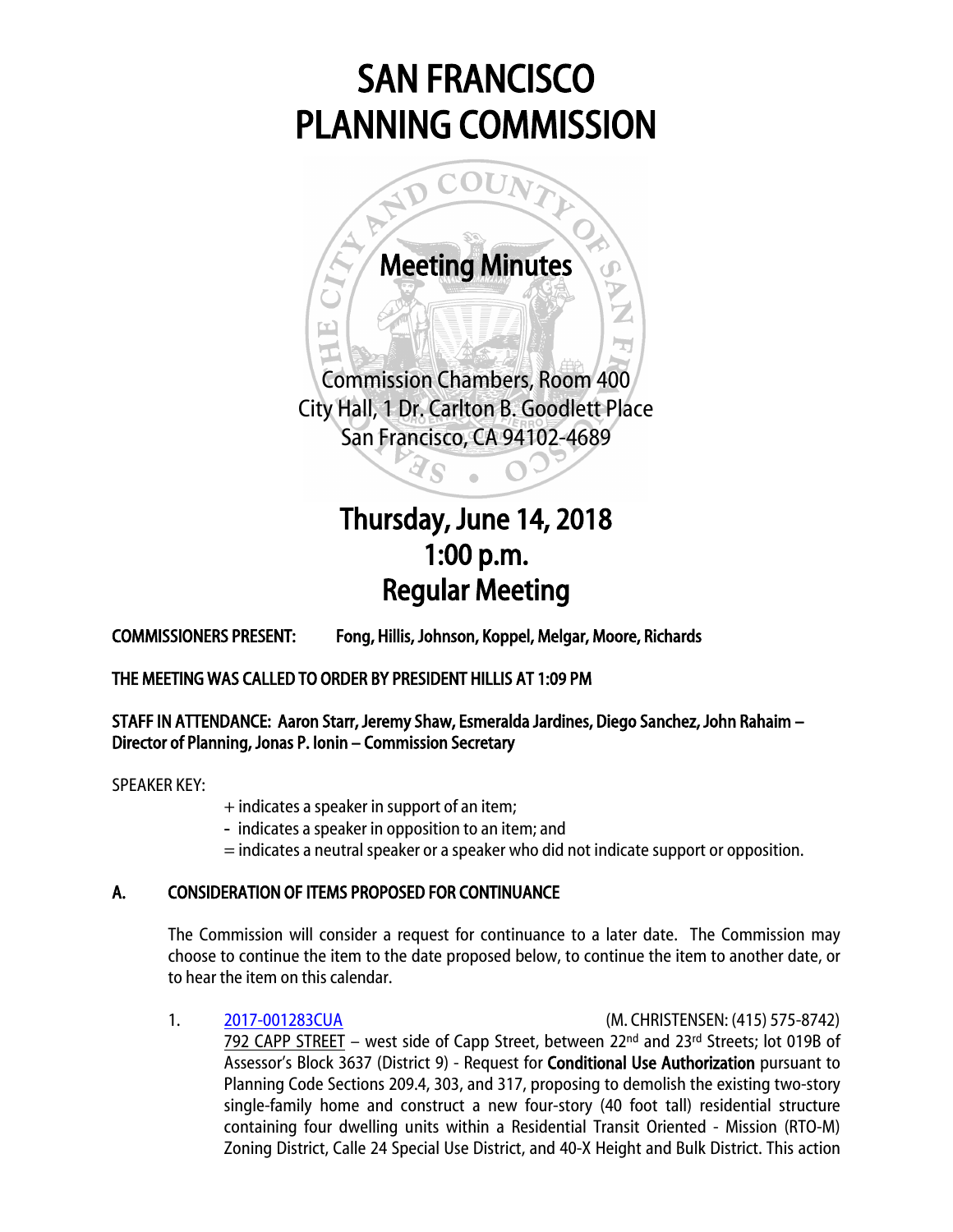constitutes the Approval Action for the project for the purposes of CEQA, pursuant to San Francisco Administrative Code Section [31.04\(](http://library.amlegal.com/nxt/gateway.dll/California/administrative/chapter31californiaenvironmentalqualitya?f=templates$fn=default.htm$3.0$vid=amlegal:sanfrancisco_ca$anc=JD_31.04)h).

*Preliminary Recommendation: Approve with Conditions*

(Continued from Regular hearing on May 17, 2018)

Note: On October 12, 2017, after hearing and closing public comment, continued to December 21, 2017. On December 21, 2017, after a Motion to Continue failed +3 -4 (Fong, Melgar, Moore, Hillis against); and a Motion to Approve with Conditions failed +3 -4 (Koppel, Melgar, Moore, Richards against); the Commission adopted a Motion of Intent to Disapprove and Continued the matter to March 22, 2018.

On March 22, 2018, without hearing, continued to May 3, 2018 by a vote of +6 -0 (Fong absent).

On May 3, 2018, without hearing, continued to May 17, 2018 by a vote of  $+4$  -0 (Johnson, Melgar, Richards absent).

On May 17, 2018, without hearing, Continued to June 14, 2018 by a vote of +5 -1 (Richards against; Fong absent).

(Proposed Continuance to June 28, 2018)

| SPEAKERS: | None                                                   |
|-----------|--------------------------------------------------------|
| ACTION:   | Continued to June 28, 2018                             |
| AYES:     | Fong, Hillis, Johnson, Koppel, Melgar, Moore, Richards |

2. 2014.1459CUA (J. HORN: (415) 575-6925)

214 STATES STREET – north side of States Street between Levant and Castro Streets; Lot 038 in Assessor's Block 2622 (District 8) - Request for Conditional Use Authorization, pursuant to Planning Code Sections 303 and 317, to allow the tantamount to demolition of an existing 1,635 square foot, two-story single family home and the addition of a ground floor garage and front entrance, a horizontal rear addition, three new roof dormers and the enclosing of two front decks to create bay windows. The project site is located within a RH-2 (Residential, House, Two-Family) Zoning District and 40-X Height and Bulk District. This action constitutes the Approval Action for the project for the purposes of CEQA, pursuant to San Francisco Administrative Code Sectio[n 31.04\(](http://library.amlegal.com/nxt/gateway.dll/California/administrative/chapter31californiaenvironmentalqualitya?f=templates$fn=default.htm$3.0$vid=amlegal:sanfrancisco_ca$anc=JD_31.04)h).

*Preliminary Recommendation: Approve with Conditions with Modifications* (Continued from Regular Meeting of May 3, 2018)

Note: On December 15, 2017, after hearing and closing public comment, continued to March 15, 2018 by a vote of  $+7$  -0.

On March 15, 2018, without hearing, continued to May 3, 2018 by a vote of +5 -1 (Moore against; Melgar absent).

On May 3, 2018, without hearing, continued to June 14, 2018 by a vote of +4 -0 (Johnson, Melgar, Richards absent).

(Proposed Continuance to July 12, 2018)

| <b>SPEAKERS:</b> | None                                                   |
|------------------|--------------------------------------------------------|
| ACTION:          | Continued to July 12, 2018                             |
| AYES:            | Fong, Hillis, Johnson, Koppel, Melgar, Moore, Richards |

3. 2017-003299DRP-03 (L. HOAGLAND: (415) 575-6823)

1782 QUESADA AVENUE – northeast side of Quesada Avenue between Newhall and 3rdStreets; Lot 027 of Assessor's Block 5327 (District 10) - Requests for Discretionary Review of Building Permit Application 2017.03.08.0963 within a RH-2 (Residential, House – Two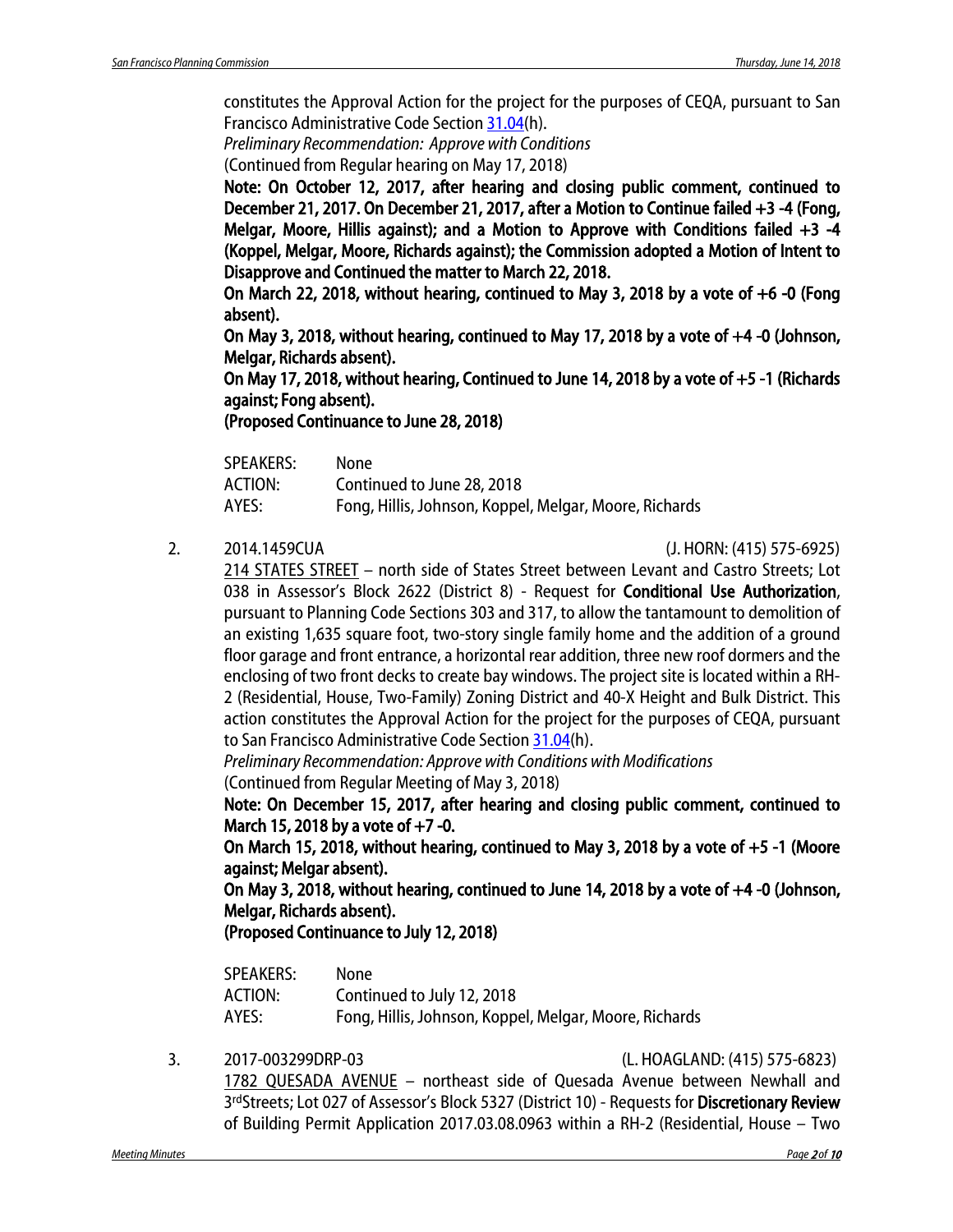Family) and 40-X Height and Bulk District. The proposal includes the construction of a three-story over basement, two-residential dwelling unit building on a vacant lot. The Project includes a 1,358 square foot, 3-bedroom, 2-bath unit and a 1,567 square foot, 3 bedroom, 2-bath unit, a two-car garage and a roof deck. This action constitutes the Approval Action for the project for the purposes of CEQA, pursuant to San Francisco Administrative Code Section [31.04\(](http://library.amlegal.com/nxt/gateway.dll/California/administrative/chapter31californiaenvironmentalqualitya?f=templates$fn=default.htm$3.0$vid=amlegal:sanfrancisco_ca$anc=JD_31.04)h).

Staff Analysis: Abbreviated Discretionary Review (Continued from Regular hearing on May 10, 2018)

### (Proposed Continuance to July 26, 2018)

| <b>SPEAKERS:</b> | None                                                   |
|------------------|--------------------------------------------------------|
| ACTION:          | Continued to July 26, 2018                             |
| AYES:            | Fong, Hillis, Johnson, Koppel, Melgar, Moore, Richards |

### 11. [2017-015181CUA](http://commissions.sfplanning.org/cpcpackets/2017-015181CUA.pdf) (A. PERRY: (415) 575-9017)

412 BROADWAY – north side of Broadway between Montgomery and Kearny Streets, on Lot 033 in Assessor's Block 0144 (District 3) – Request for a **Conditional Use Authorization**, pursuant to Planning Code Sections 303 and 714, to permit an extension of operating hours until 4 a.m. daily, for an existing Restaurant and Nighttime Entertainment use (d.b.a. The Penthouse Club & Restaurant). No other changes are proposed. The proposed project is located within a Broadway Neighborhood Commercial District (NCD) and 65-A-1 Height and Bulk District. The Project is not subject to the California Environmental Quality Act (CEQA) as the extension of hours is not considered a "project" under CEQA. *Preliminary Recommendation: Disapprove*

| Jeremy Paul - Request for continuance |
|---------------------------------------|
| Andrew Perry - Staff response         |
| Continued to August 30, 2018          |
| Fong, Hillis, Johnson, Richards       |
| Koppel, Melgar, Moore                 |
|                                       |

#### 15. [2009.0880DRP](http://commissions.sfplanning.org/cpcpackets/2009.0880DRP.pdf) (E. JARDINES: (415) 575-9144)

2100 MISSION STREET – located on the southwest corner of Mission and 17th Streets; Lot 001 in Assessor's Block 3576 (District 9) - Request for Discretionary Review of Building Permit Application No. 2014.0623.9172, to demolish the existing one-story commercial building (DBA One \$ Store) and construct a new 65-foot tall six-story, 28,073-square foot mixed-use building with 27 dwelling units and approximately 3,000 square feet of ground floor commercial use. The Project is located within the Mission Street NCT (Neighborhood Commercial Transit) Zoning District and a 65-B Height and Bulk District. This action constitutes the Approval Action for the project for the purposes of CEQA, pursuant to San Francisco Administrative Code Section [31.04\(](http://library.amlegal.com/nxt/gateway.dll/California/administrative/chapter31californiaenvironmentalqualitya?f=templates$fn=default.htm$3.0$vid=amlegal:sanfrancisco_ca$anc=JD_31.04)h).

Staff Analysis: Full Discretionary Review

*Preliminary Recommendation: Do Not Take Discretionary Review and Approve* 

| SPEAKERS: | John Kevlin – Request for continuance                  |
|-----------|--------------------------------------------------------|
| ACTION:   | Continued to July 12, 2018                             |
| AYES:     | Fong, Hillis, Johnson, Koppel, Melgar, Moore, Richards |

### B. COMMISSION MATTERS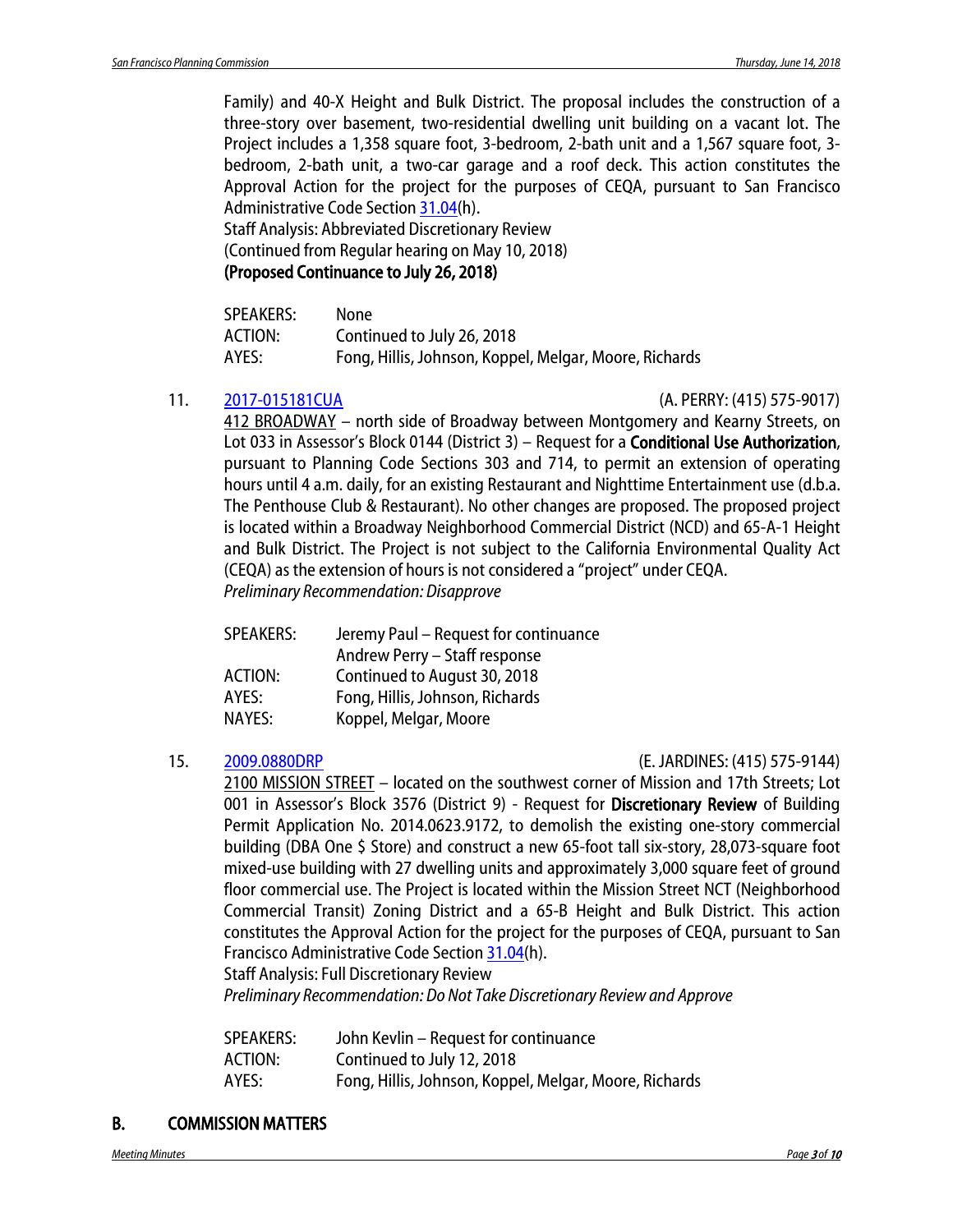4. Commission Comments/Questions

None

### C. DEPARTMENT MATTERS

5. Director's Announcements

None

6. Review of Past Events at the Board of Supervisors, Board of Appeals and Historic Preservation Commission

#### Aaron Starr:

#### LAND USE COMMITTEE:

• 180423 Planning Code - Review for Downtown and Affordable Housing Projects; Notification Requirements; Review of Alterations to Historical Landmarks and in Conservation Districts. Sponsor: Mayor. Staff: J Bintliff.

On Monday, the Land Use Committee considered the Mayor's Process Improvements Ordinance. Commissioners, you heard this item last week at your June 7 hearing. At that hearing you voted to recommend the ordinance with modifications.

The Committee adopted several of the Commission's recommendations, including an amendment to require that all notification materials be provided according to adopted Planning Commission policy; however, the Committee voted to maintain the proposed 20 day standard notification period, and did not include amendments regarding design review, performance standards, prevailing wage, and building code standards for 100% affordable housing projects.

The Committee also maintained the exemption of limited rear yard additions, also known as pop-outs, from neighborhood notification requirements; however, the Committee amended the Ordinance to require notification for these pop-outs if the existing structure has been modified in the previous 3 years. The committee also urged the Planning Commission to adopt a policy to require Pre-Application meetings for these rear yard additions.

In the end, Committee voted without objection to refer the amended ordinance to the full Board at the June 19 regular meeting.

In addition, Supervisor Kim moved to duplicate the file in order to introduce further amendments to Articles 10 and 11. These amendments would allow administrative approval of certain minor scopes of work on historic structures. Specifically, the administrative approval of "signs, murals, or exterior paint installed to celebrate an event or anniversary or an event of national or international significance relevant to the historic context of the landmark or historic district."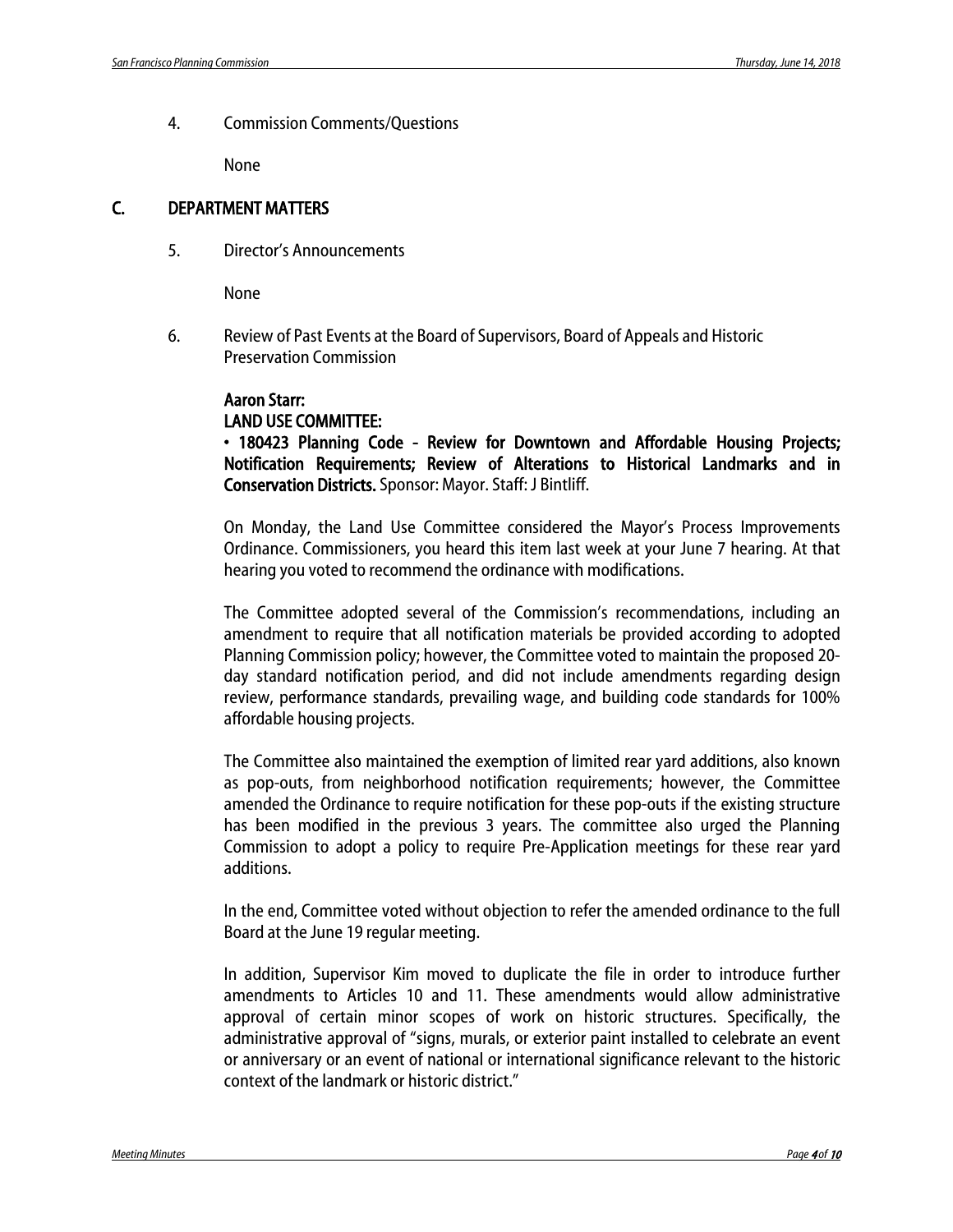The duplicated ordinance were scheduled to be heard at the Committee's July 9 hearing, and the duplicated version of the ordinance would be returned to the Historic Preservation Commission and Planning Commission for review following action by the Committee.

### FULL BOARD:

• 180117 Planning Code - Increasing the Transportation Sustainability Fee for Large Non-Residential Projects. Sponsor: Peskin. PASSED Second Read

• 180187 Planning Code - Reauthorizing Section 210.3C Concerning New Production, Distribution, and Repair Space. Sponsor: Cohen. Passed First Read

### INTRODUCTIONS:

None

### D. GENERAL PUBLIC COMMENT

At this time, members of the public may address the Commission on items of interest to the public that are within the subject matter jurisdiction of the Commission except agenda items. With respect to agenda items, your opportunity to address the Commission will be afforded when the item is reached in the meeting. Each member of the public may address the Commission for up to three minutes.

SPEAKERS: Georgia Schuttish – Notification

Please write to Board either as a Commission or individual Commissioners. Tell them why the Land Use Committee was incorrect when they declined the Commission's recommendations for the Process Improvement. It should be 30 days for all noticing! OTC for pop outs: highly questionable! The Pre-Application noticing and meetings need improvement. Envelopes for Pre-App meetings must be able to get the attention of the addressee…currently they look like junk mail. Meetings should be the start of communication with attendees of the meeting….not the deadend they are now. 311 Notices should continue to be mailed USPS. Consider reducing the radius to immediate neighbors and interested parties and groups. CUAs in the R districts for Demolitions and new construction must also send plans to the same. 11x17 plans cannot be printed at home. Neighbors should not scramble to obtain plans and information. Transparency is needed.

Gus Hernandez – 1355 Fulton Street

Sue Hestor – Process improvements

The Planning Commission approved WITH MODIFICATIONs Mayor's Process Improvements Ordinance substantially amending Planning Code 6/7/18. Friday 6/8 Planning staff transmitted Resolution 20198 to Board of Supervisors. I am providing copies. BOS Land Use Committee heard and approved FILE 180423 6/11. This legislation is scheduled for passage 6/19. Planning staff did not conduct ANY workshop soliciting input from the PUBLIC. Only to Developers and architects. This is major change to Planning Code. INTRODUCED May 1. Final passage planned June 19. Mayor signs June 20. Discussion with the public - AFTER LEGISLATION PASSED. Expediting 100% affordable housing – PASS NOW. Rushing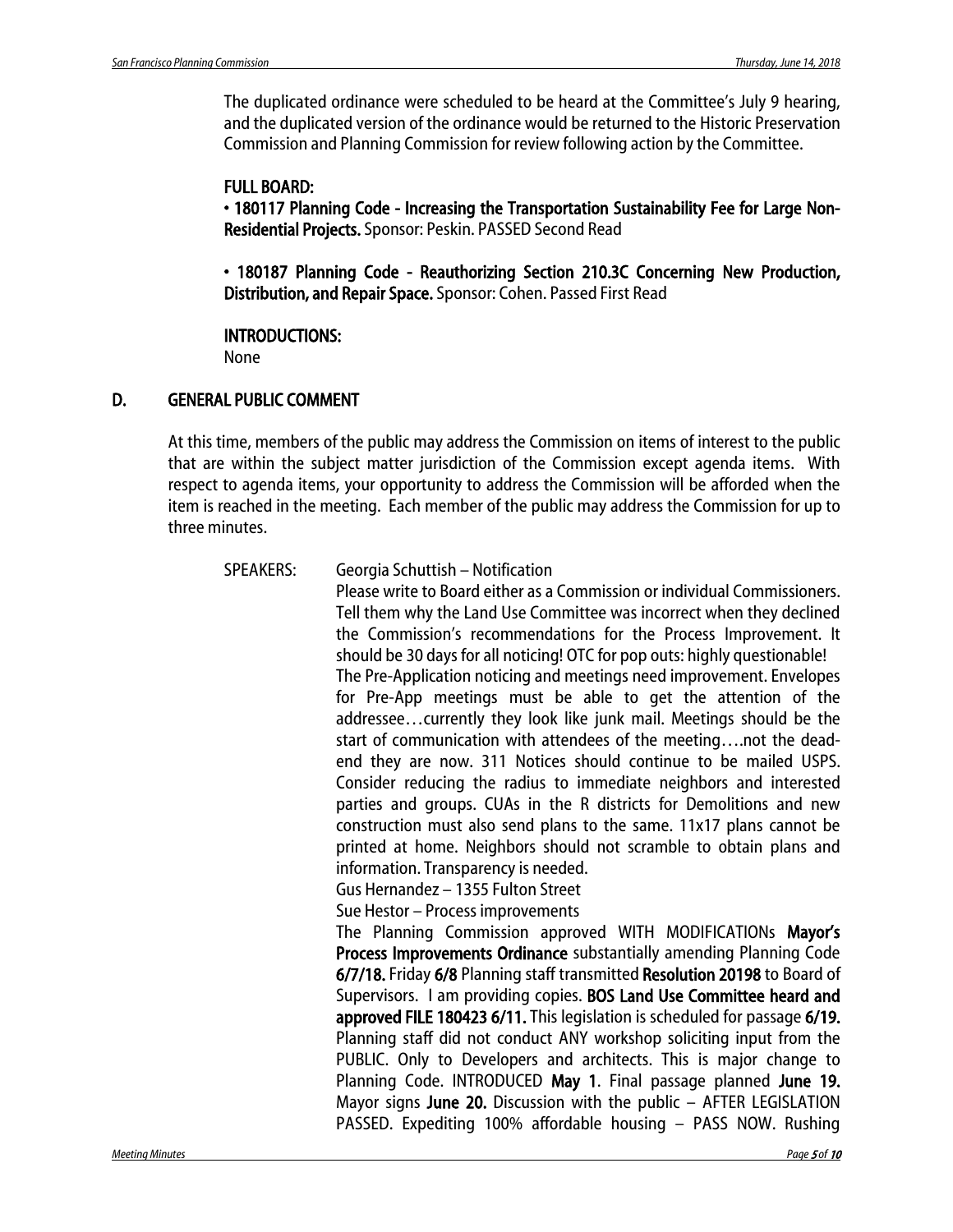amendments to public notice – needs a month to consult non-developers. Public process? Todd David – Administrative transition Pat Buscovich – Variance fee for Civil Right? Speaker – ADA placard

### E. REGULAR CALENDAR

The Commission Hearing Procedures provide for presentations by staff; followed by the project sponsor team; followed by public comment for and against the proposal. Please be advised that the project sponsor team includes: the sponsor(s) or their designee, lawyers, architects, engineers, expediters, and/or other advisors.

7. 2018-004601CWP (J. SHAW: (415) 575-9135)

SF STATE CAMPUS MASTER PLAN – San Francisco State University is coordinating with the Planning Department and City agency staff in expectation of a Notice of Preparation of a Draft EIR for their campus master plan this fall. Planning Staff are especially encouraged by the University's goals of increasing campus housing for students and staff, connecting the campus to surrounding development and open spaces, and pursuing sustainability initiatives. This Informational Presentation will update the Commission on the status of the campus master plan, inter-agency coordination and environmental review process. *Preliminary Recommendation: None - Informational*

- SPEAKERS: + Leslie Wong SF State Master Plan Presentation
	- + Jay Orendorff SF State Master Plan Presentation
	- = Jeremy Shaw Staff comments
	- + Todd David Supportive
	- + Pat Buscovich Supportive
- ACTION: None Informational

### 8. [2018-000971CUA](http://commissions.sfplanning.org/cpcpackets/2018-000971CUA.pdf) (J. HORN: (415) 575-6925)

2001 37<sup>TH</sup> AVENUE – located on the west side of 37th Avenue between Rivera and Pacheco Streets; Lot 006 in Assessor's Block 2094 (District 4) - Request for Conditional Use Authorization for the expansion of an existing private secondary school (St. Ignatius College Preparatory) to increase the maximum student enrollment by 100 students, from 1500 to 1600 students. The additional students will be restricted to enrollment in a new 6th through 8th grade middle school, the Fr. Sauer Academy. Classes for the Fr. Sauer Academy would occur within existing classrooms on campus, but the project includes a proposed 1,300 square foot buildable area, at the center of the campus, on existing concreate pad, for a potential classroom to be built in the future. The Project is located within a RH-1 (Residential-House, One Family) Zoning District and 40-X Height and Bulk District. This action constitutes the Approval Action for the project for the purposes of CEQA, pursuant to San Francisco Administrative Code Sectio[n 31.04\(](http://library.amlegal.com/nxt/gateway.dll/California/administrative/chapter31californiaenvironmentalqualitya?f=templates$fn=default.htm$3.0$vid=amlegal:sanfrancisco_ca$anc=JD_31.04)h). *Preliminary Recommendation: Approve with Conditions*

| $=$ Jeff Horn – Staff report             |
|------------------------------------------|
| + Speaker – Project presentation         |
| <b>Approved with Conditions</b>          |
| Hillis, Johnson, Koppel, Moore, Richards |
|                                          |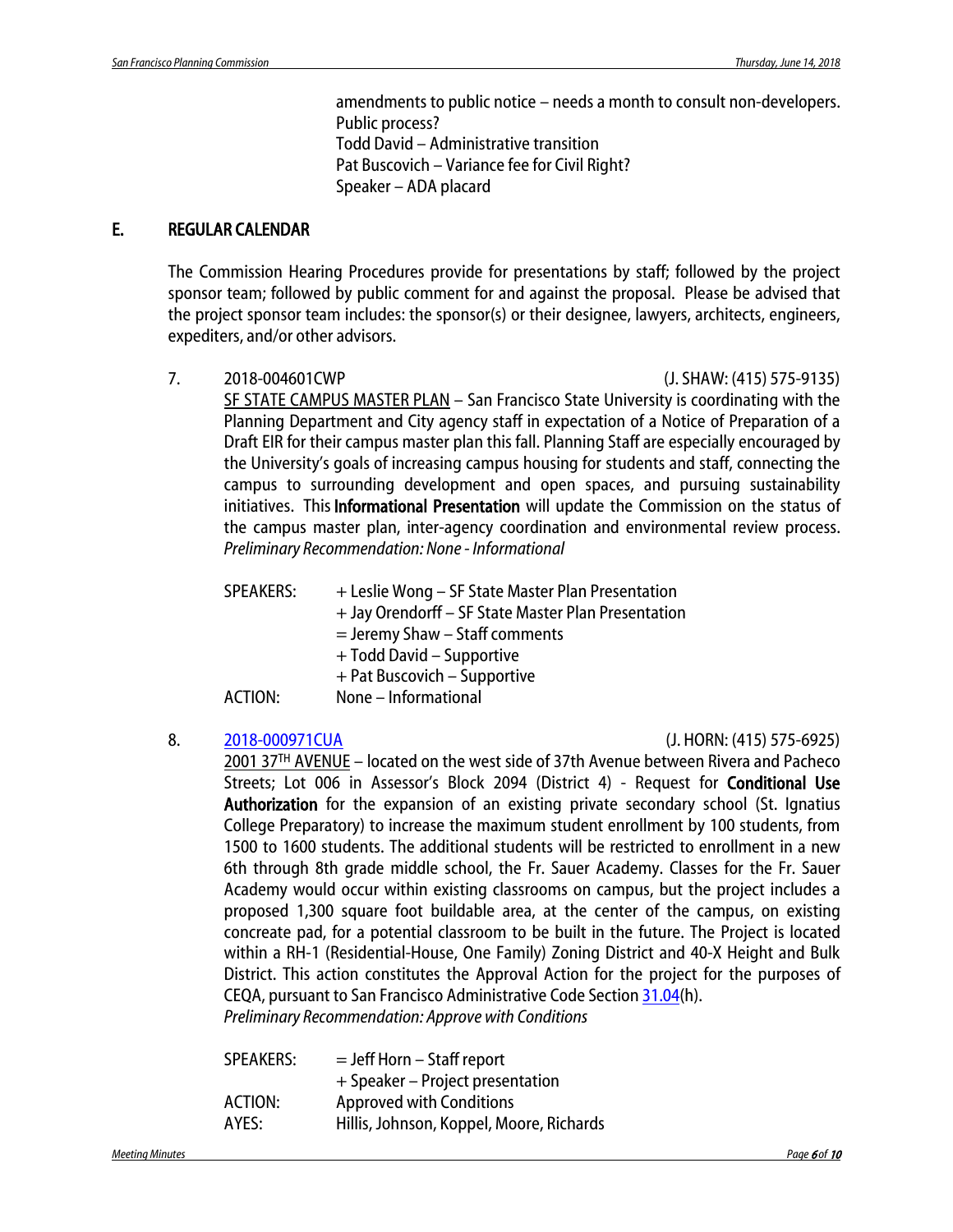| ABSENT: | Fong, Melgar |
|---------|--------------|
| MOTION: | 20204        |

#### 9a. [2015-015010CUA](http://commissions.sfplanning.org/cpcpackets/2015-015010CUAOFA.pdf) (D. VU: (415) 575-9120)

1 DE HARO STREET – between King and Berry Streets – Lots 303 & 304 in Assessor's Block 3800 (District 10) - Request for Conditional Use Authorization, pursuant to Planning Code Sections 210.3C and 303, for uses that support new development of Production, Distribution and Repair (PDR) space for the project involving demolition of three existing two-story, 25-ft. tall light industrial buildings (collectively measuring approximately 10,620 sq. ft.), and construction a new four-story, 58-ft. tall mixed-use building containing 86,301 sq. ft. of office use and 43,318 sq. ft. of PDR uses. The Project also includes 14 accessory parking spaces adjacent to the building, streetscape improvements, 36 Class 1 and 4 Class 2 bicycle parking spaces. The Project is contingent upon the approval of new legislation associated with reauthorizing Planning Code Section 210.3C (See Case No. [2018-](http://commissions.sfplanning.org/cpcpackets/2018-003257PCA.pdf) [003257PCA\)](http://commissions.sfplanning.org/cpcpackets/2018-003257PCA.pdf). The Project site is located within a PDR-1-G (Production, Distribution and Repair - General) Zoning District and 58-X Height and Bulk District. This action constitutes the Approval Action for the project for the purposes of CEQA, pursuant to San Francisco Administrative Code Section [31.04\(](http://library.amlegal.com/nxt/gateway.dll/California/administrative/chapter31californiaenvironmentalqualitya?f=templates$fn=default.htm$3.0$vid=amlegal:sanfrancisco_ca$anc=JD_31.04)h).

*Preliminary Recommendation: Approve with Conditions* (Continued from Regular Meeting of May 3, 2018)

- $SPEAKERS:$  = Doug Vu Staff report
	- + Dan Kingsley Project presentation
	- + John Nicolai Project presentation
	- + John Fisher Project presentation
	- + Evan Jacob Design presentation
	- Carla Leslie Noise and shade
	- Sherry Juneja Shadow on the park, noise
	- + J.R. Eppler Community liaison
	- = Allison Heath Concerns and suggestion
	- + Ryan Spurlock Human made
	- + Weldon Hall Connective creation
	- + Janet Liese SF Made support
	- + David Meckel Great team
	- + Todd David Support
	- = Sue Hestor Remaining concerns

ACTION: Approved with Conditions as amended and read into the record by Staff.

- AYES: Hillis, Johnson, Koppel, Melgar, Moore, Richards
- ABSENT: Fong
- MOTION: [20205](http://citypln-m-extnl.sfgov.org/link.ashx?Action=Download&ObjectVersion=-1&vault=%7bA4A7DACD-B0DC-4322-BD29-F6F07103C6E0%7d&objectGUID=%7b8E088051-8071-40B4-903F-1F5D750C83F6%7d&fileGUID=%7bDD2F7F21-DF09-44E7-BC9D-FB92F4F86E5D%7d)

### 9b. [2015-015010OFA](http://commissions.sfplanning.org/cpcpackets/2015-015010CUAOFA.pdf) (D. VU: (415) 575-9120)

1 DE HARO STREET – between King and Berry Streets – Lots 303 & 304 in Assessor's Block 3800 (District 10) – Request for an Office Development Authorization under Planning Code Sections 320, 321 and 322 to authorize up to 86,301 sq. ft. from the Office Development Annual Limit. The Project would construct a new four-story, 58-ft. tall mixed-use building containing 869,301 sq. ft. of office use and 43,318 sq. ft. of PDR uses. The Project site is located within a PDR-1-G (Production, Distribution and Repair - General) Zoning District and 58-X Height and Bulk District.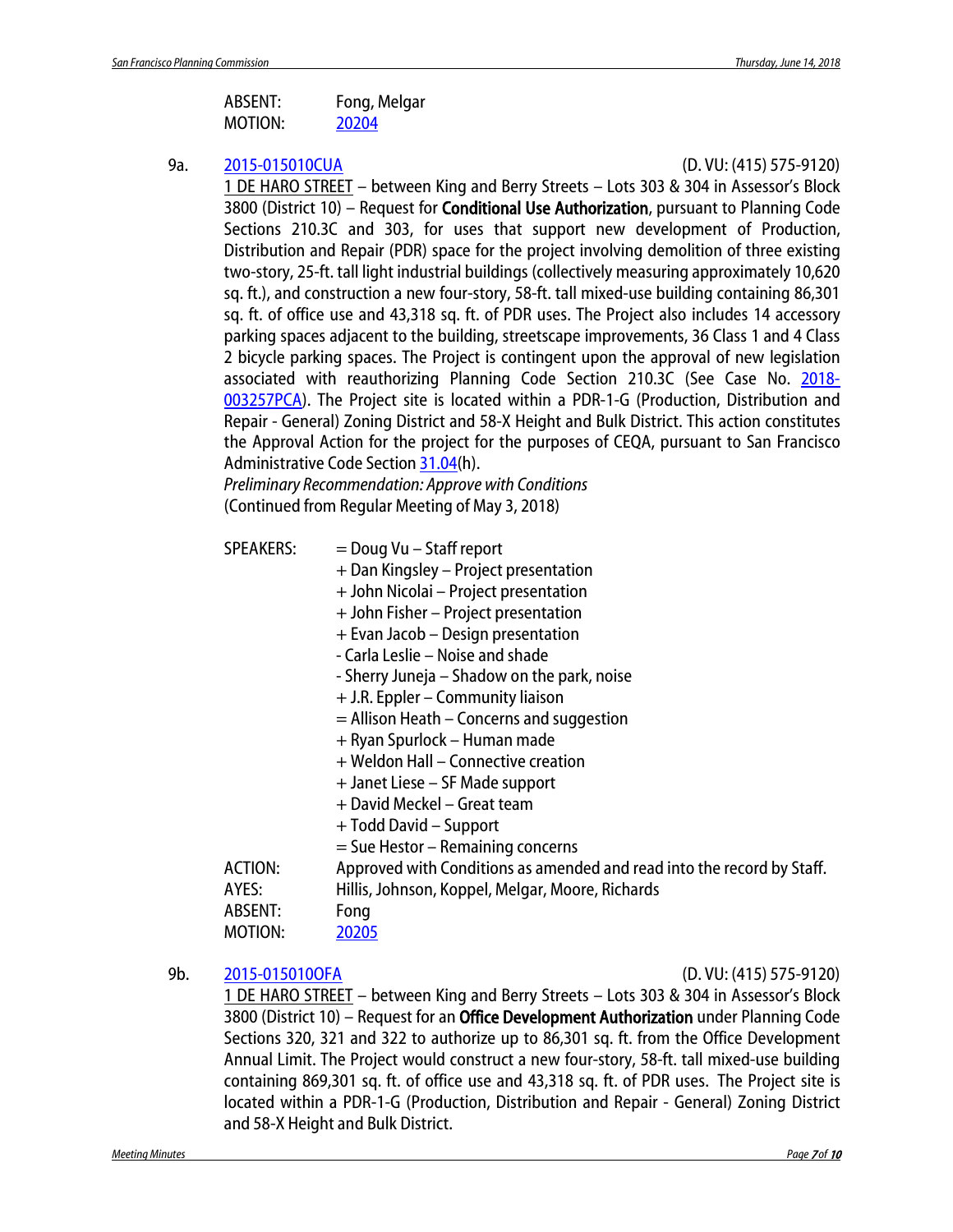*Preliminary Recommendation: Approve with Conditions* (Continued from Regular Meeting of May 3, 2018)

| SPEAKERS: | Same as item 9a.                                 |
|-----------|--------------------------------------------------|
| ACTION:   | <b>Approved with Conditions</b>                  |
| AYES:     | Hillis, Johnson, Koppel, Melgar, Moore, Richards |
| ABSENT:   | Fong                                             |
| MOTION:   | 20206                                            |

#### 10. [2016-008651ENX](http://commissions.sfplanning.org/cpcpackets/2016-008651ENX.pdf) (E. JARDINES: (415) 575-9144)

600 20TH STREET – northwest corner of Illinois and 20th Streets, on Lot 002 in Assessor's Block 4058 (District 10) – Request for a Large Project Authorization, pursuant to Planning Code Section 329, to construct a new 68-foot tall six-story, 26,024 square-foot mixed-use building with 21 dwelling units, including a flexible unit, and approximately 1,694 square feet of ground floor commercial use. Under the LPA, the Project is seeking exceptions to the Planning Code requirements for rear yard (Planning Code Section 134), dwelling unit exposure (Planning Code 140), and flexible units-modification of the accessory use provisions for dwelling units (Planning Code Section 329(d)(11)). The proposed project is located within the Urban Mixed Use (UMU) Zoning District, the Life Science and Medical Special Use District, and 68-X Height and Bulk District. This action constitutes the Approval Action for the project for the purposes of CEQA, pursuant to San Francisco Administrative Code Sectio[n 31.04\(](http://library.amlegal.com/nxt/gateway.dll/California/administrative/chapter31californiaenvironmentalqualitya?f=templates$fn=default.htm$3.0$vid=amlegal:sanfrancisco_ca$anc=JD_31.04)h).

*Preliminary Recommendation: Approve with Conditions*

| <b>SPEAKERS:</b> | = Esmeralda Jardines - Staff report              |
|------------------|--------------------------------------------------|
|                  | + Will Mollard - Project presentation            |
|                  | - Corrine David - Organized opposition           |
|                  | - Speaker - Opportunity for improvement          |
|                  | - James Park - Roof height                       |
|                  | + Nico Nagle – Support                           |
|                  | + Angelina Ma - Support                          |
| <b>ACTION:</b>   | <b>Approved with Conditions</b>                  |
| AYES:            | Hillis, Johnson, Koppel, Melgar, Moore, Richards |
| <b>ABSENT:</b>   | Fong                                             |
| <b>MOTION:</b>   | 20207                                            |

13. [2018-006286PCA](http://commissions.sfplanning.org/cpcpackets/2018-006286PCA.pdf) (A. STARR: (415) 558-6362)

PROHIBIT CANNABIS RETAIL AND MEDICAL CANNABIS DISPENSARIES IN CHINATOWN – Planning Code Amendment to prohibit Cannabis Retail and Medical Cannabis Dispensaries in the Chinatown Mixed Use Districts; affirming the Planning Department's determination under the California Environmental Quality Act; making findings of consistency with the General Plan, and the eight priority policies of Planning Code, Section 101.1; and making findings of public necessity, convenience, and welfare under Planning Code, Section 302. *Preliminary Recommendation: Approve with Modifications*

SPEAKERS: = Aaron Starr – Staff report + Speaker – No MCD in Chinatown - Wendy Wong – Think deeper + Lee Hepner, Aide to Sup. Peskin – Proposed legislation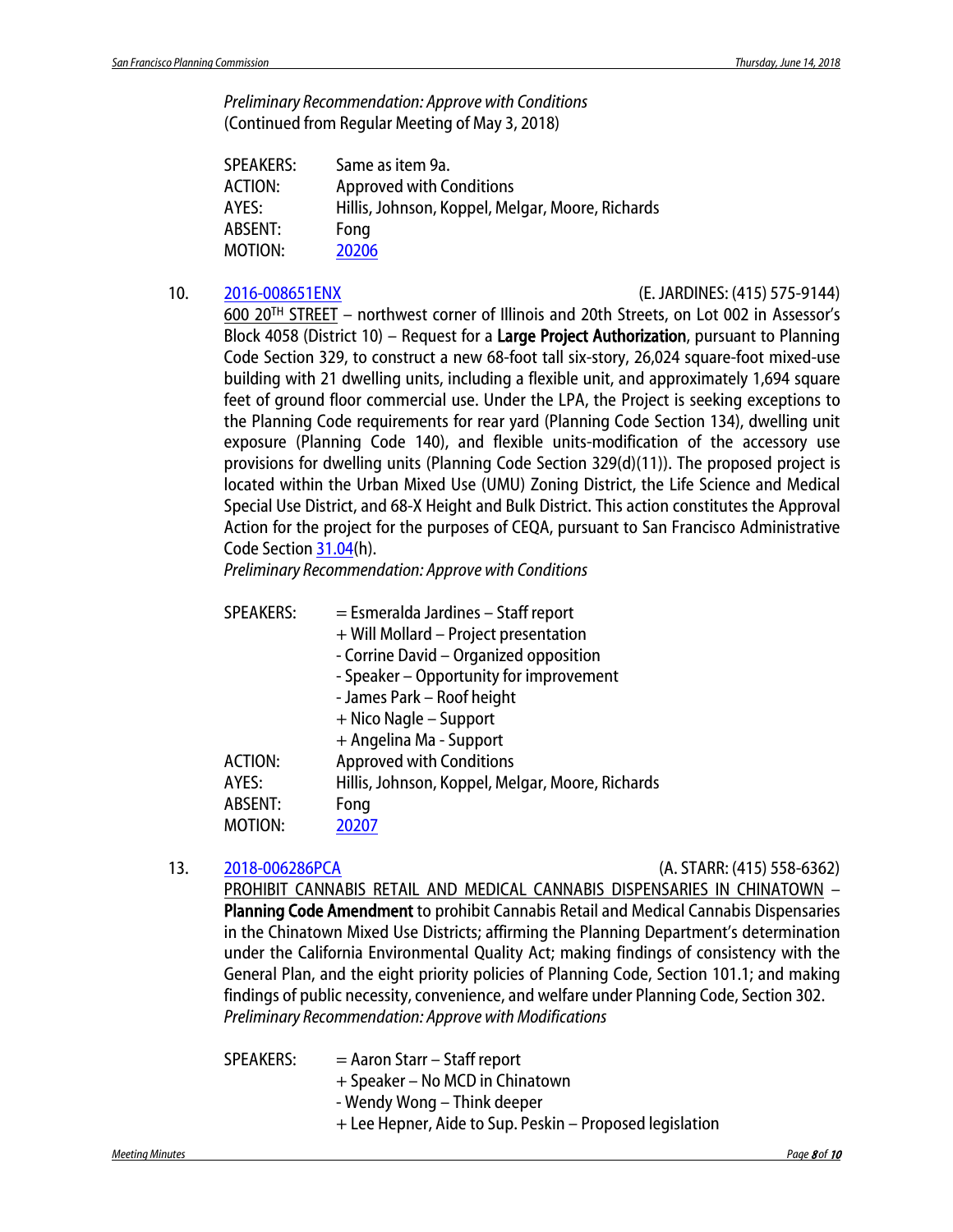| <b>ACTION:</b>     | <b>Disapproved</b>                    |
|--------------------|---------------------------------------|
| AYES:              | Fong, Hillis, Johnson, Koppel, Melgar |
| NAYES:             | Moore, Richards                       |
| <b>RESOLUTION:</b> | 20208                                 |

12. [2018-004191PCA](http://commissions.sfplanning.org/cpcpackets/2018-004191PCA.pdf) (D. SANCHEZ: (415) 575-9082)

HOTEL USES IN NORTH BEACH - Planning Code Amendment to limit hotel uses in the Telegraph Hill-North Beach Residential Special Use District and the North Beach Neighborhood Commercial District; affirming the Planning Department's determination under the California Environmental Quality Act; making findings of consistency with the General Plan, and the eight priority policies of Planning Code, Section 101.1, and findings of public necessity, convenience, and welfare under Planning Code, Section 302. *Preliminary Recommendation: Approve with Modifications*

| <b>SPEAKERS:</b>   | $=$ Diego Sanchez – Staff report                                            |
|--------------------|-----------------------------------------------------------------------------|
|                    | + Lee Hepner, Aide to Sup. Peskin - Proposed legislation                    |
|                    | + Stan Hayes - Support for original language                                |
| ACTION:            | After a motion to Approve without Staff Modifications failed $+3 -4$ (Fong, |
|                    | Johnson, Koppel, Hillis against); Approved with Staff Modifications and     |
|                    | expanding to the north side of Broadway.                                    |
| AYES:              | Fong, Hillis, Johnson, Koppel                                               |
| <b>NAYES:</b>      | Melgar, Moore, Richards                                                     |
| <b>RESOLUTION:</b> | 20209                                                                       |
|                    |                                                                             |

#### F. DISCRETIONARY REVIEW CALENDAR

The Commission Discretionary Review Hearing Procedures provide for presentations by staff; followed by the DR requestor team; followed by public comment opposed to the project; followed by the project sponsor team; followed by public comment in support of the project. Please be advised that the DR requestor and project sponsor teams include: the DR requestor and sponsor or their designee, lawyers, architects, engineers, expediters, and/or other advisors.

14. [2016-005617DRP](http://commissions.sfplanning.org/cpcpackets/2016-005617DRPc4.pdf) (M. CHRISTENSEN: (415) 575-8742)

1439-1441 SOUTH VAN NESS AVENUE – east side of South Van Ness Avenue, between 25th and 26<sup>th</sup> Streets; lot 021 of Assessor's Block 6526 (District 9) - Request for Discretionary Review of building permit application No. 2016.0809.4577 that proposes to legalize and alter the existing ground floor dwelling unit, construct vertical and rear additions to expand all units within the structure, and alter the façade of the structure within a RM-1 (Residential-Mixed, Low Density) District and 50-X Height and Bulk District. This action constitutes the Approval Action for the project for the purposes of CEQA, pursuant to San Francisco Administrative Code Section [31.04\(](http://library.amlegal.com/nxt/gateway.dll/California/administrative/chapter31californiaenvironmentalqualitya?f=templates$fn=default.htm$3.0$vid=amlegal:sanfrancisco_ca$anc=JD_31.04)h).

Staff Analysis: Full Discretionary Review

*Preliminary Recommendation: Take Discretionary Review and Approve with Conditions* (Continued from Regular hearing on March 15, 2018)

Note: On November 30, 2017, after hearing and closing public comment; the Commission Continued the matter to December 21, 2017 by a vote of +6 -0 (Hillis absent).

On December 21, 2017, without hearing, Continued to January 18, 2018 by a vote of +5 -0 (Melgar, Richards absent).